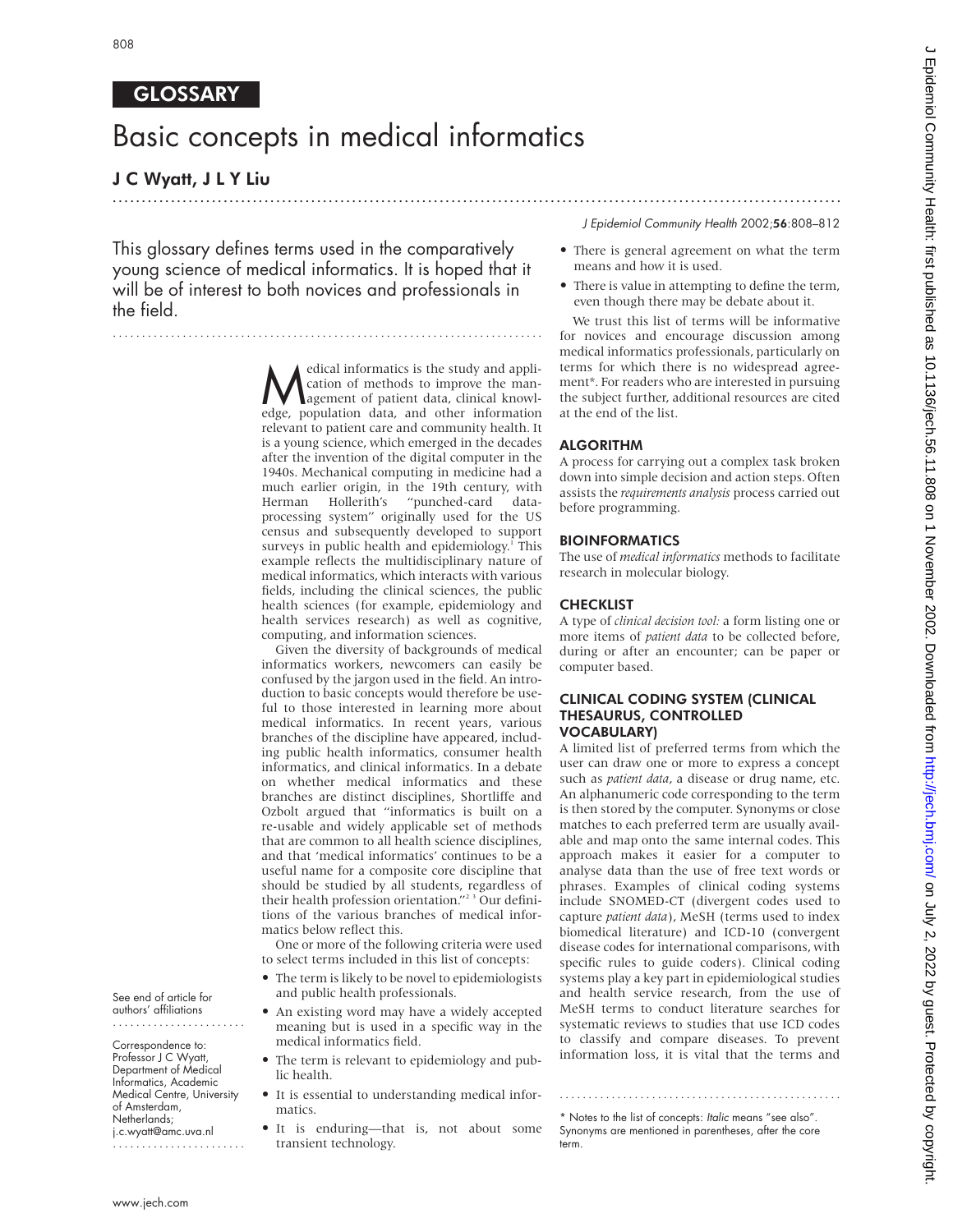codes are never changed or dropped, only added to. Obsolete terms can be marked as such to deter inappropriate use. Continuing maintenance is needed to incorporate new terms and codes for new concepts and synonyms as they arise.

#### CLINICAL DATA SYSTEM

Any information system concerned with the capture, processing, or communication of *patient data.*<sup>4</sup>

#### CLINICAL DECISION TOOL

Any mechanical, paper, or electronic aid that collects or processes data from an individual patient to generate output that aids clinical decisions during the doctor-patient encounter.<sup>5</sup> Examples include *decision support systems*, paper or computer *reminders* and *checklists*, which are potentially useful tools in *public health informatics*, as well as other branches of medical informatics.

#### CLINICAL INFORMATION

Organised *patient data* or *medical knowledge* used to make clinical decisions (adapted from Shortliffe et al<sup>6</sup>); may also include *directory information.* Many activities in public health and epidemiology (for example, surveillance systems, cohort studies to assess the effects of a risk factor of disease, and clinical trials to estimate efficacies of new treatments) entail the organisation of such data (for example, case report forms for individual patients) into useable information (for example, incidence of notifiable cases of disease from surveillance programmes and summary evidence from cohort studies or clinical trials, expressed as odds ratios for certain harmful and beneficial outcomes). See also: *information*.

#### CLINICAL INFORMATICS

The use of *medical informatics* methods to aid management of patients using an interdisciplinary approach, including the clinical and information sciences.<sup>6</sup>

#### **COMMUNICATION**

The exchange of *information* between agents (human or automated) face to face or using paper or electronic media.<sup>7</sup> Requires the use of a shared language and understanding or common ground.

#### COMPUTER VISION (IMAGE INTERPRETATION)

The use of computer techniques to assist in the interpretation of images, such as mammograms.

#### CONFIDENTIALITY (PROTECTING PRIVACY)

The policies restricting access to a person's data to those whom the patient agrees need access to them, except rarely in emergency and for the public good (for example, to contain epidemics, allow important research to be undertaken, or solve serious crime). In addition, other regulatory and institutional approval may be needed (for example, the need to seek consent from medical ethics committees or relevant national authorities). In recent years, leading public health researchers have warned that legislation enacted to protect patients' medical data in the UK, Europe, and US could potentially hamper observational research and medical record linkage studies.<sup>8</sup>

#### CONSUMER HEALTH INFORMATICS

The use of *medical informatics* methods to facilitate the study and development of paper or electronic systems that support public access to and use of health and lifestyle information. For additional discussion on the scope of consumer health informatics, see Eysenbach.10 See also *eHealth*.

### DATA QUALITY

The degree to which data items are accurate, complete, relevant, timely, sufficiently detailed, appropriately represented (for example, consistently coded using a *clinical coding system*), and retain sufficient contextual information to support decision making.

# **DATABASE**

A collection of data in machine readable format organised so that it can be retrieved or processed automatically by computer. A flat file database is organised like a card file, with many records (cards) each including one or more fields (data items). A relational database is organised as one or more related tables, each containing columns and rows. Data are organised in a database according to a schema or data model; some items are often coded using a *clinical coding system*.

#### DECISION SUPPORT SYSTEM (COMPUTER DECISION AID)

A type of *clinical decision tool*: a computer system that uses two or more items of *patient data* to generate case specific or encounter specific advice.<sup>11</sup> Examples include computer risk assessors to estimate cardiovascular disease risk $12$  and the Leeds Acute Abdominal Pain system, which aided the diagnosis of conditions causing such pain.13 Evidence adaptive decision support systems are a type of decision aid with a knowledge base that is constructed from and continually adapts to new research based and practice based evidence.<sup>14</sup>

#### DECISION TREE

A way to model a complex decision process as a tree with branches representing all possible intermediate states or final outcomes of an event. The probabilities of each intermediate state or final outcome and the perceived utilities of each are combined to attach expected utilities to each outcome. The science of drawing decision trees and assessing utilities is called decision analysis.

#### DEMONSTRATION STUDY

Study that establishes a relation—which may be associational or causal—between a set of measured variables. In epidemiology, cohort studies, randomised trials, and blind comparisons of a test with a gold standard are typical demonstration studies.6 15 See also *measurement studies.*

#### DIRECTORY INFORMATION

*Information* specific to an organisation or service that is useful in managing public health services, health care services, or patients. Examples include a phone directory, a lab handbook listing available tests and specimens to use, and a list of drugs in the local formulary.

#### eHealth

The use of internet technology by the public, health workers, and others to access health and lifestyle information, services and support; it encompasses *telemedicine*, *telecare*, etc. For discussion on the scope and security issues of eHealth, see a recent report by the National HealthKey Collaborative.<sup>16</sup>

#### ELECTRONIC HEALTH RECORD (EHR)

In the UK, the lifelong summary of a person's health episodes, assembled from summaries of individual *electronic patient records* and other relevant data.<sup>1</sup>

#### ELECTRONIC PATIENT RECORD (EPR)

A computer based *clinical data system* designed to replace paper patient records.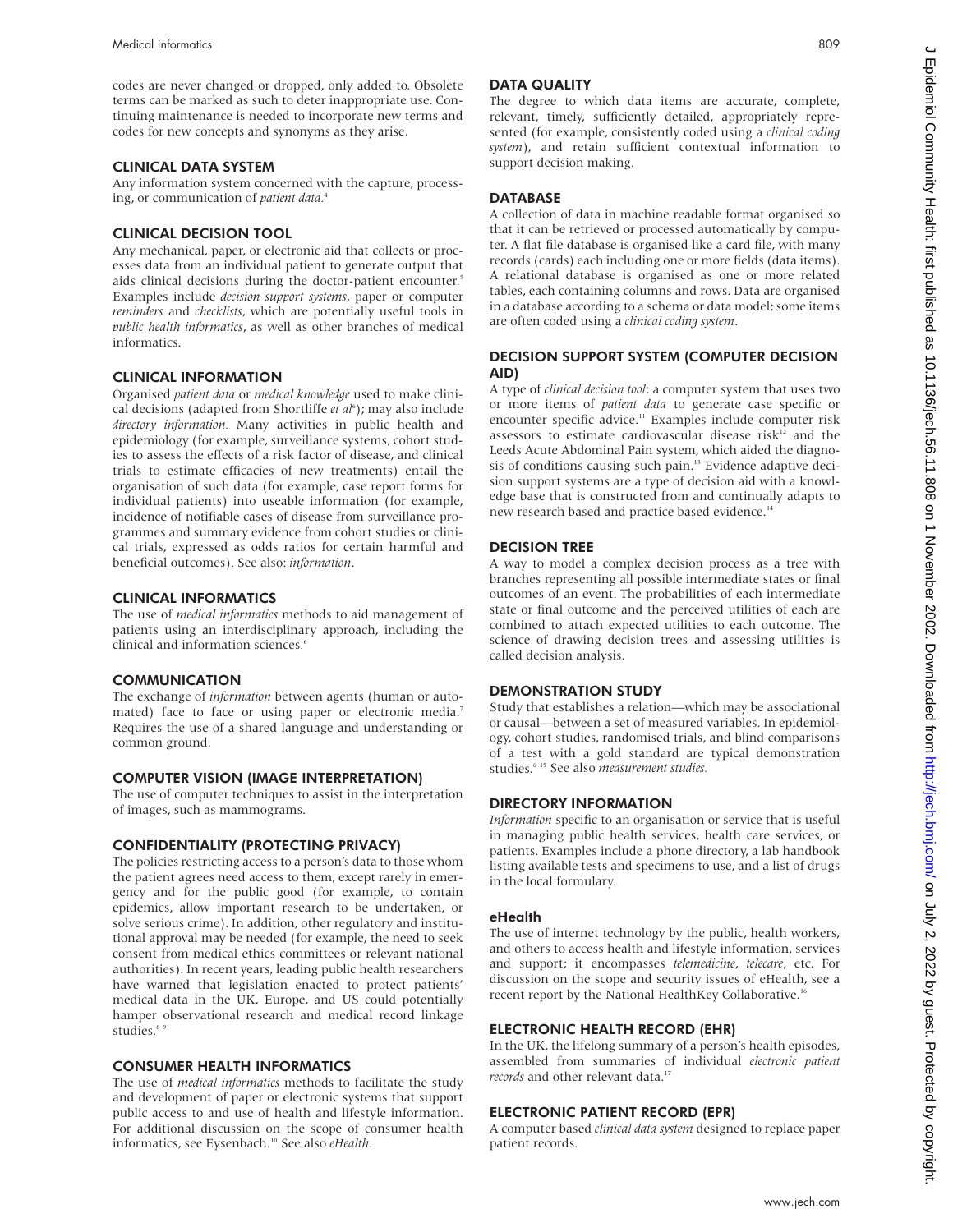Knowledge that can be communicated on paper or electronically, without person to person contact.<sup>18</sup> Public health workers and physicians cannot use explicit knowledge if they cannot access it. There is thus a need to identify, capture, index, and make available explicit knowledge for professionals, a process called codification. Much of the work done by the Cochrane Collaboration entails codification of explicit knowledge. See also: *tacit knowledge*.

# GEOGRAPHICAL INFORMATION SYSTEM (GIS)

Computer software that captures, stores, processes, and displays location as well as other data. The display may preserve distance ratios between data objects (for example, true scale maps) or link similar objects, ignoring distance (for example, topological maps such as that distributed to the public for the London Underground). GIS software is used in many ecological studies of disease. A famous example is Peto's study of diet, mortality, and lifestyle in rural China.<sup>19</sup> Disease mapping studies have also been conducted to assess childhood leukaemia in areas with different radon levels,<sup>20</sup> the clustering of respiratory cancer cases in areas with a steel foundry, $21$  and socioeconomic gradients in infant mortality.<sup>22</sup> GIS are also used for public health planning and surveillance purposes at local or national health departments. Care should be taken by policy makers in interpreting maps produced by GIS software, particularly in regard to the ecologic fallacy.<sup>23</sup>

#### INFORMATION

Organised data or knowledge used by human and computer agents to reduce uncertainty, take decisions, and guide actions (adapted from Shortliffe et al<sup>6</sup> and Wyatt<sup>24</sup>). See also: *clinical information, patient data, medical knowledge*.

# INFORMATION DESIGN

The science and practice of designing forms, reports, computer screens, etc, so that the *information* they contain can be found rapidly and interpreted without error (adapted from Sless<sup>25</sup>). Information design is based on psychological and graphical design theories and empirical studies of human perception and decision making using alternative formats for *information*. 25a

# KNOWLEDGE BASE

A store of knowledge represented explicitly so that a computer can search and reason with it automatically; often uses a *clinical coding system* to label the concepts. See also *decision support system*.

#### KNOWLEDGE BASED SYSTEM (EXPERT SYSTEM)

A computer *decision support system* with an explicit *knowledge base* and separate reasoner program that uses this to give advice or interpret data, often *patient data*.

#### KNOWLEDGE MANAGEMENT

The identification, mobilisation and use of knowledge to improve decisions and actions. In public health and medicine, much of this work involves the management of *medical knowledge* (from epidemiological studies, randomised controlled trials, and systematic reviews) so that it is actually used by the physician. This entails *practice innovation*<sup>26</sup> or narrowing the gap between what we know and what we do. The NHS is developing a program of knowledge codification to inform routine problem solving, for example, through the National Electronic Library of Health, guidelines from the National Institute of Clinical Excellence (NICE), and care pathways and triage algorithms used in the NHS Direct Clinical Advice System.<sup>27</sup>

# MEASUREMENT STUDY

Study of the reliability, validity, or ease of use of a measurement instrument or method in a defined population.15 See also *demonstration study*.

# MEDICAL INFORMATICS (HEALTH INFORMATICS)

The study and application of methods to improve the management of *patient data, medical knowledge,* population data and other *information* relevant to patient care and community health. Unlike some other definitions of medical informatics (or example, Greenes and Shortliffe28), this definition puts the emphasis on information management rather than technology. Branches of medical informatics include *bioinformatics, clinical informatics, consumer health informatics* and *public health informatics.*

# MEDICAL KNOWLEDGE (CLINICAL KNOWLEDGE)

*Information* about diseases, therapies, interpretation of lab tests, etc, which is potentially applicable to decisions about multiple patients and public health policies, unlike *patient data*. This information should where possible be based on sound evidence from clinical and epidemiological studies, using valid and reliable methods. See also:*explicit knowledge, tacit knowledge, knowledge management*.

# MINIMUM DATASET

A list of the names, definitions and sources of data items needed to support a specific purpose, such as surveillance of the health of a community, investigation of a research hypothesis or monitoring the quality of care in a *registry*.

# OBJECTIVISTIC EVALUATION

An evaluation approach that uses experimental designs and statistical analyses of quantitative data.<sup>6 15</sup> Such an approach is never completely objective. See also *subjectivistic study*.

# **ONTOLOGY**

A description of the concepts and relations in a domain, such as drug prescribing. Sample concepts here would be "patient", "prescriber", and "drug"; relevant relations might include "prescribes to", "requests prescription from", and "causes side effects to". A taxonomy or hierarchy is a simple kind of ontology in which concepts are arranged according to only one relation: "is a kind of". Note that ontology as used here has a different meaning from its use in the philosophy of science, an area of interest to theoretical epidemiologists.

# PATIENT DATA

*Information* about an individual patient and potentially relevant to decisions about her current or future health or illness. Patient data should be collected using methods that minimise systematic and random error. See also: *medical knowledge, data quality*.

#### PRACTICE INNOVATION (RESEARCH IMPLEMENTATION, BEHAVIOUR CHANGE)

Applying usually *explicit knowledge* to innovate in public health and clinical practice by identifying barriers to change and applying appropriate *practice innovation methods* to overcome these (adapted from Wyatt<sup>26</sup>). See also: *knowledge management*.

#### PRACTICE INNOVATION METHODS (RESEARCH IMPLEMENTATION, BEHAVIOUR CHANGE METHODS)

A range of methods that can potentially overcome barriers to change in the *practice innovation* process, such as clinical audit, outreach visits or *clinical decision tools*.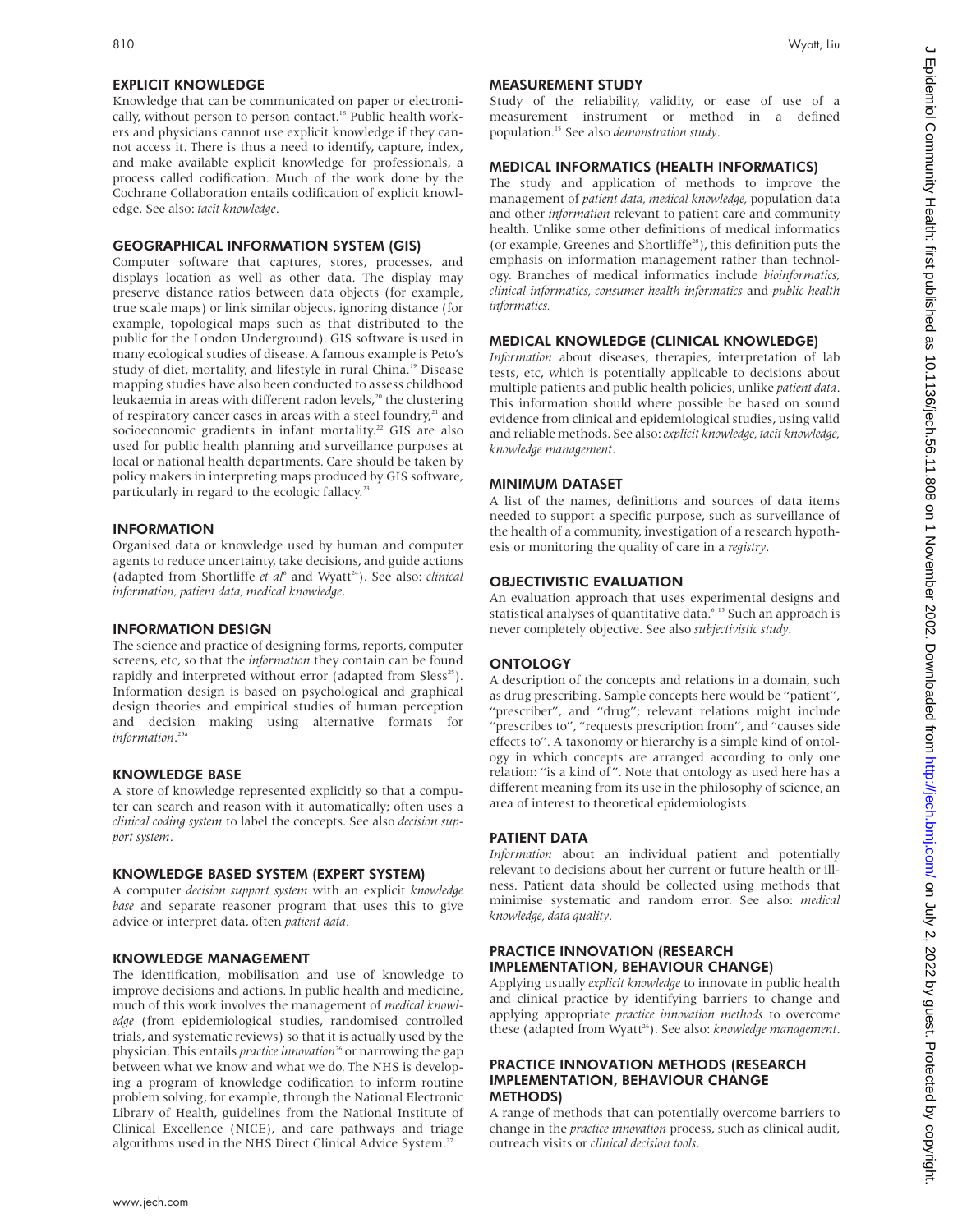#### PUBLIC HEALTH INFORMATICS

The use of *medical informatics* methods to promote public health practice, research, and learning, using an interdisciplinary approach, including the public health sciences, for example, epidemiology and health services research, and the information sciences, for example, computing science and technology (adapted from Yasnoff et  $al^{29}$ ). In a recent paper outlining an agenda for developing this branch of informatics, Yasnoff *et al*<sup>30</sup> argued for the need to construct, implement, and integrate public health surveillance systems at national and local levels, to enable rapid identification and response to disease hotspots (and more topically, bioterrorism). As Yasnoff rightly points out, methods of assessing costs and benefits of such systems are needed. Public health informatics can also contribute in other areas, for example, *reminders* have played an important part in prevention programmes such as smoking cessation advice to smokers<sup>31</sup> and the use of preventive care for patients.<sup>32</sup>

#### REGISTRY

A *database* and associated applications that collects a *minimum dataset* on a specified group of patients (often those with a certain disease or who have undergone a specific procedure), health professionals, organisations, or even clinical trials. Registries can be used to explore and improve the quality of care or to support research, for example to monitor long term outcomes or rare complications of procedures. Key issues in registries are maintaining *confidentiality*, coverage of the target population, and *data quality*.

#### REMINDER

A type of *clinical decision tool* that reminds a doctor about some item of *patient data* or *clinical knowledge* relevant to an individual patient that they would be expected to know. Can be paper based or computer based; includes *checklists*, sticky labels on front of notes, an extract from a guideline placed inside notes, or computer based alerts. There has been much interest in reminders as a *practice innovation method* recently because of the poor uptake of practice guidelines, even those based on good quality evidence. An example is the treatment of dyslipidaemia in primary care, where there is a big gap between recommendations and actual practice.<sup>33</sup>

#### REQUIREMENTS ANALYSIS

The process of understanding and capturing user needs, skills, and wishes before developing an information system (adapted from Somerville34). See also *software engineering.*

#### **SECURITY**

The technical methods by which *confidentiality* is achieved.<sup>16</sup>

#### SOFTWARE ENGINEERING

The process of system development, documentation, implementation, and upgrading (adapted from Somerville<sup>34</sup>). In the classic or "waterfall" model of software engineering, *requirements analysis* leads to a document that serves as the basis for a system specification and *database* schema, from which programmers work to develop the software. However, increasingly, users and software designers work together from the start to develop and refine a prototype system. This helps to engage the users, educate the software development team, brings the requirements documents alive, and allows users to explore how their requirements might change as a result of interaction with the new software.

#### SUBJECTIVISTIC EVALUATION

An evaluation approach that relies primarily on qualitative data derived from observation, interview, and analysis of documents and other artefacts.<sup>6</sup> <sup>15</sup> The focus of such studies is on description and explanation; they tend to evolve rather

than be prescribed in advance. As we can never truly understand another person's feelings, such studies always approximate the subjective. See also *objectivistic study*.

#### TACIT KNOWLEDGE (INTUITION)

Knowledge that requires person to person contact to transfer and cannot be communicated on paper or electronically.<sup>18 27</sup> Over time, some tacit knowledge can be analysed, decomposed, and made explicit. See also: *explicit knowledge*.

#### TELECARE

A kind of *telemedicine* with the patient located in the community (for example, their own home); see also *eHealth*.

#### TELEMEDICINE

The use of any electronic medium to mediate or augment clinical consultations. *Telemedicine* can be simultaneous (for example, telephone, videoconference) or store and forward (for example, an email with an attached image). See also *eHealth*.

#### Additional resources

Readers who are interested in general coverage of the field of medical informatics are encouraged to refer to standard texts.<sup>15 35 36</sup> Those who are interested in alternative or complementary definitions of the above terms can look up various sources.<sup>6</sup>

#### ACKNOWLEDGEMENT

We thank Ameen Abu Hanna (Department of Medical Informatics, University of Amsterdam) and the *JECH* anonymous referees, who all provided useful comments on drafts.

### .....................

Authors' affiliations

J C Wyatt, Department of Medical Informatics, Academic Medical Centre, University of Amsterdam, Netherlands J LY Liu, Centre for Statistics in Medicine, Institute of Health Sciences, Oxford University, UK

Funding: the NHS R&D Health Technology Assessment Board funded part of this work.

Conflicts of interest: none.

#### **REFERENCES**

- 1 Shortliffe EH, Blois MS. The computer meets medicine and biology: emergence of a discipline. In: Shortliffe EH, Perreault LE, Wiederhold G, et al, eds. Medical Informatics—computer applications in health care and<br>biomedicine. New York: Springer-Verlag, 2001:3–40.<br>**2 Masys DR**, Brennan PF, Ozbolt JG, et al. Are medical informatics and<br>nursing informatics distin
- Med Inform Assoc 2000;7:304–12.
- 3 Shortliffe EH, Garber AM. Training synergies between medical informatics and health services research. J Am Med Inform Assoc 2002;9:133–9.
- 4 Wyatt JC. Clinical data systems I: data and medical records. Lancet 1994;344:1543–7.
- 5 Liu JLY, Wyatt JC, Altman DG. Exploring the definition and scope of clinical decision tools: focus on the problem, not the solution. Oxford: Working paper, Centre for Statistics in Medicine, Oxford University, 2002.
- 6 Shortliffe EH, Perreault LE, Wiederhold G, et al. Glossary. In: Medical informatics—computer applications in health care and biomedicine. New York: Springer-Verlag, 2001:749–820.
- 7 Van Bemmel JH, Musen M. Glossary. In: A handbook of medical informatics. Heidelberg: Springer-Verlag, 1997:557–603. 8 Lawlor DA, Stone T. Public health and data protection: an inevitable
- collision or potential for a meeting of minds. *Int J Epidemiol*<br>2001;**30**:1221–5.
- 9 Walton of Detchant, Doll R, Asscher W, et al. Consequences for research if use of anonymised patient data breaches confidentiality. BMJ 1999;319:1366.
- 10 Eysenbach G. Consumer health informatics. BMJ 2000;320:1713–16.
- 11 Wyatt JC, Spiegelhalter D. Field trials of medical decision aids: potential problems and solutions. Proc 15th Annu Symp Comput Appl Med Care 1991;3–7.
- 12 Hingorani AD, Vallance P. A simple computer programme for guiding management of cardiovascular risk factors and prescribing. BMJ 1999;318:101–5.